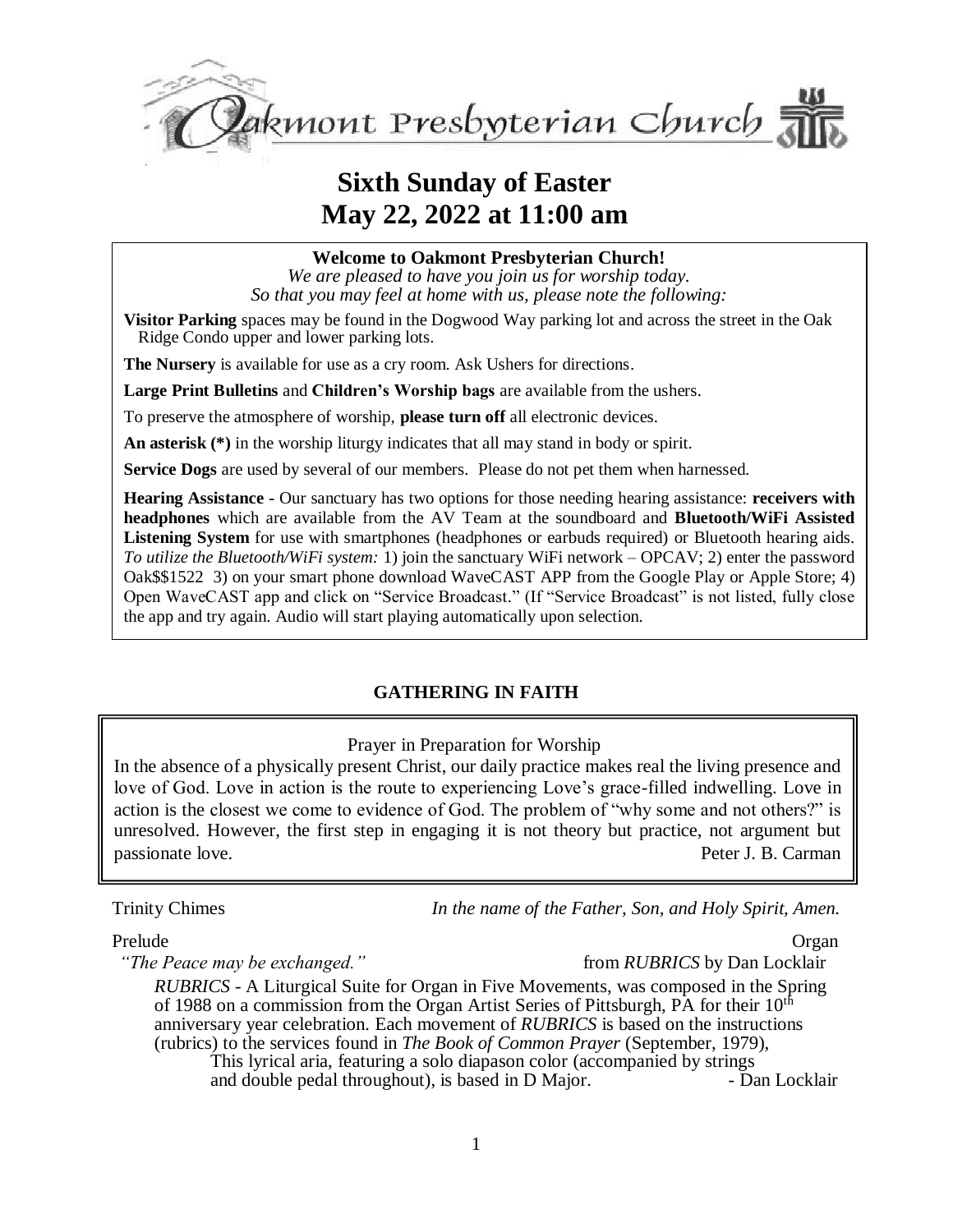Welcome Sixth Sunday of Easter Steve Crocco Please sign, pass and return Friendship Record pads during this time of announcements.

| Choral Introit                                                         | Chancel Choir                     |
|------------------------------------------------------------------------|-----------------------------------|
| Come and Fill Our Hearts                                               | Taizé Community/ Jacques Berthier |
| Come and fill our hearts with Your peace. You alone, O Lord, are holy. |                                   |
| Come and fill our hearts with Your peace, Alleluia!                    |                                   |
|                                                                        |                                   |

| Call to Worship |                                                                                    | <b>Steve Crocco</b> |
|-----------------|------------------------------------------------------------------------------------|---------------------|
|                 | Leader: God's goodness is breaking into the world.                                 |                     |
|                 | People: We do not expect the Spirit's movement.                                    |                     |
|                 | Leader: God gathers in those we judged to be outsiders.                            |                     |
|                 | People: We witness this in-breaking as healing, wholeness, restoration, and peace. |                     |

| *Hymn of Praise                             | We Know That Christ Is Raised | Bulletin, p. 9      |
|---------------------------------------------|-------------------------------|---------------------|
| *Prayer of the Day (please remain standing) |                               | <b>Steve Crocco</b> |

Prayer of Confession Steve Wilson

**Gracious God, we equate our judgment with Your judgment, and often consider our ways to be Your ways. We define peace as the absence of disruption, holding our comfort as Your aim and thinking our preferences reflect Your way. Too often we act as if we are Your authoritative witnesses, believing our worldview corresponds with Your vision, and that our narrative contains Your hope for the future.**

 **….**moment of silent prayer

*O God,* **dislodge us from our sinful assumptions. Forgive our selfish views. Correct us with Your truth and teach us by Your Spirit.**

Assurance of Pardon

*Leader: It is the Lord who opens eyes to see. It is the Lord who softens hearts to hear. It is the Lord who returns us to God's presence. Peace, peace, peace – you are loved. You are enough. You belong. In Jesus Christ you are restored.*

**People: Thanks be to our God forever and ever. Alleluia! Amen!**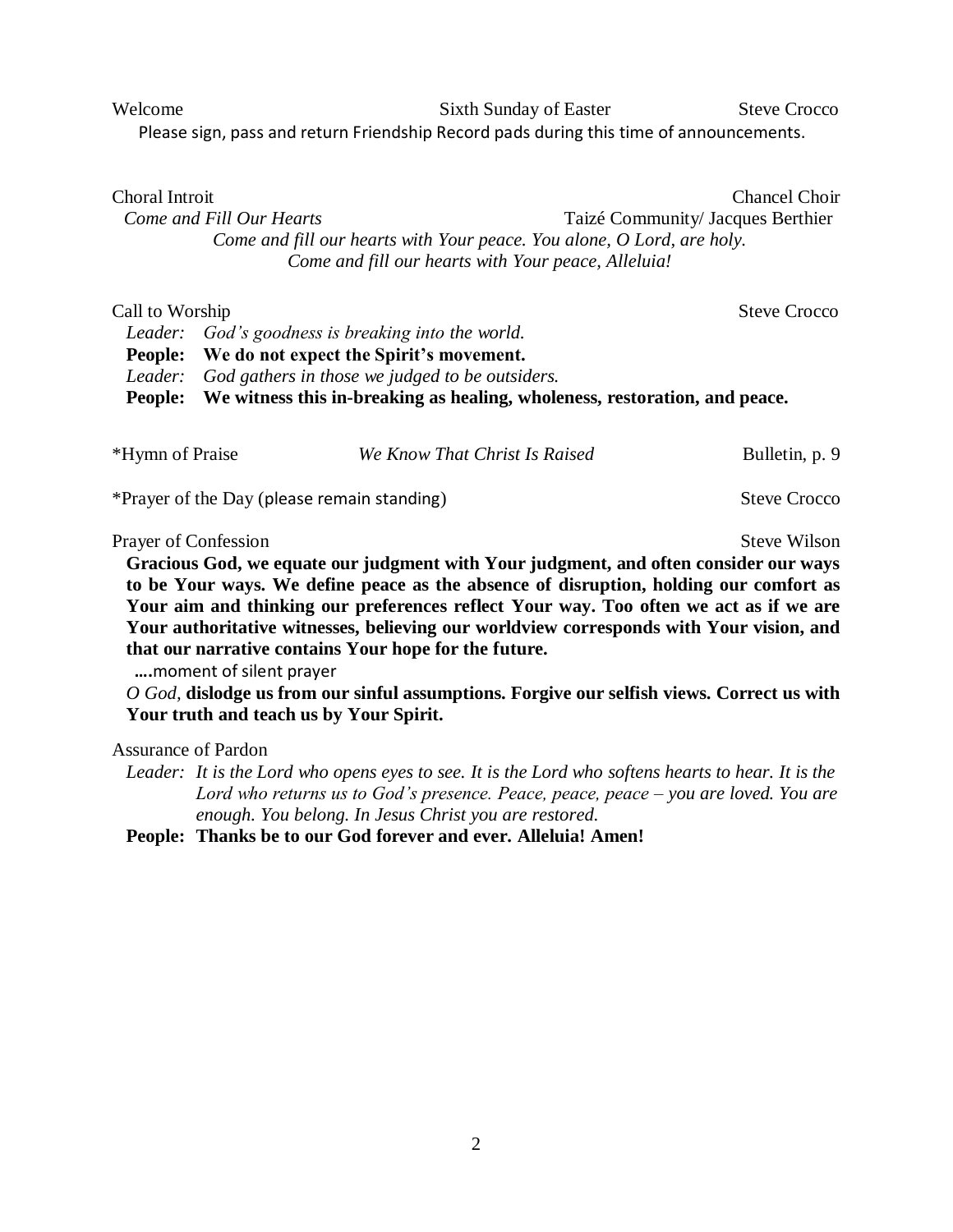\*Act of Praise **Congregation Singing**



\*The Peace *Leader: The Peace of Christ be with you.*

**People: And also with you.**

-The congregation may be seated-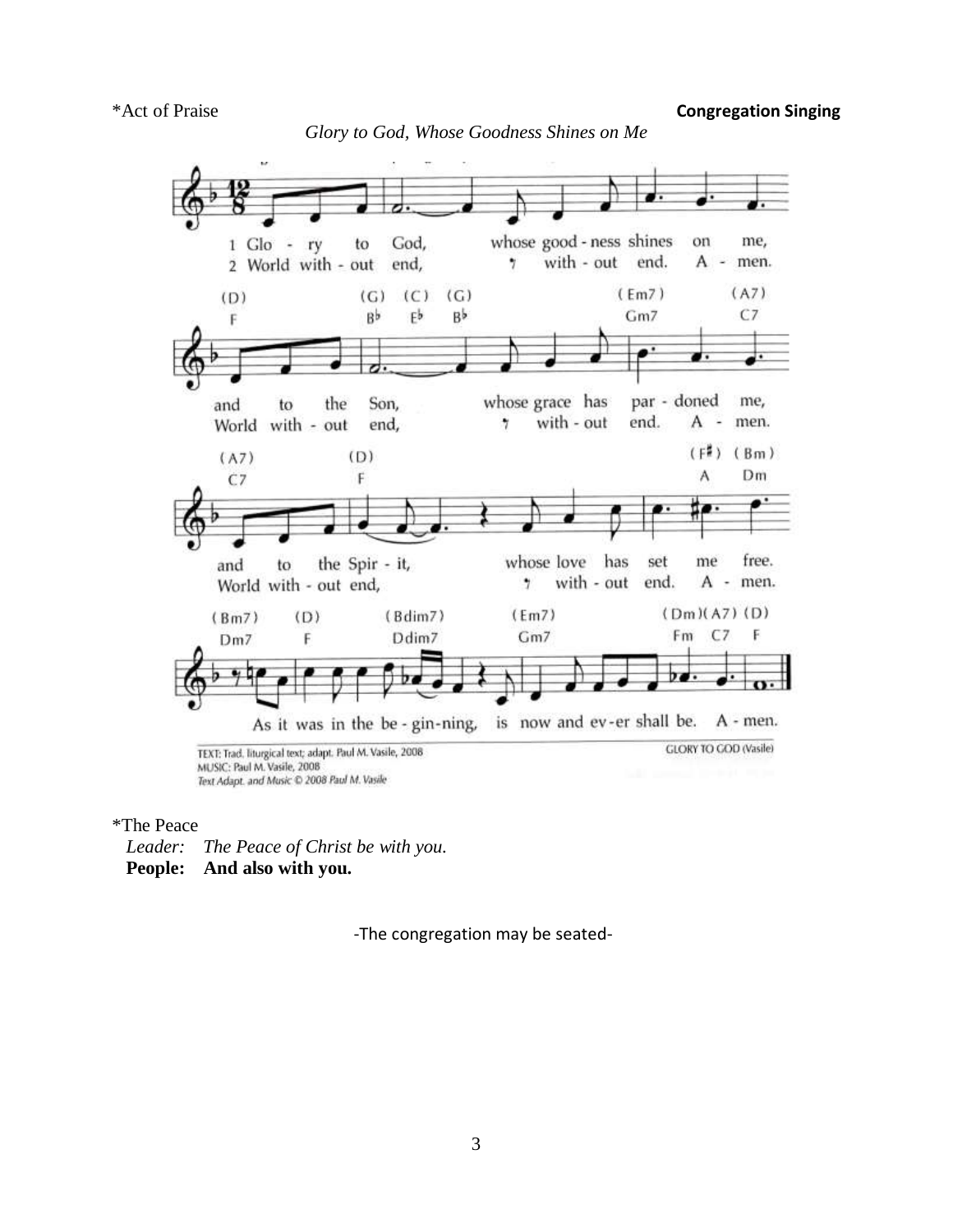### **HEARING GOD'S WORD**

| Prayer for Illumination<br><b>Epistle Reading</b><br>The Word of the Lord<br><b>Thanks be to God!</b> | Galatians 4:1-7                                                                                                                                                                                                                                                                   | <b>Steve Crocco</b><br>Pew Bible, NT, 189           |
|-------------------------------------------------------------------------------------------------------|-----------------------------------------------------------------------------------------------------------------------------------------------------------------------------------------------------------------------------------------------------------------------------------|-----------------------------------------------------|
| Time with the Children                                                                                | The younger children leave for a time of age-appropriate learning.                                                                                                                                                                                                                | <b>Steve Crocco</b>                                 |
| <b>Gospel Reading</b><br>The Word of the Lord<br><b>Thanks be to God!</b>                             | John 14:18-31                                                                                                                                                                                                                                                                     | Pew Bible, NT, 109                                  |
| Sermon                                                                                                | More Than a Resurrection Promise                                                                                                                                                                                                                                                  | <b>Steve Wilson</b>                                 |
|                                                                                                       | <b>RESPONDING TO GOD'S WORD</b>                                                                                                                                                                                                                                                   |                                                     |
| *Hymn of Response<br>Spirit of the Living God                                                         |                                                                                                                                                                                                                                                                                   | Bulletin, p. 10<br><b>Sung Twice</b>                |
|                                                                                                       | Faith Community & Concerns, the Pastoral Prayer and the Lord's Prayer                                                                                                                                                                                                             | <b>Steve Crocco</b>                                 |
| The Offering of Our Tithes and Gifts<br>Call to Offering<br>A Choral Offering<br>Glory to You         | Glory to You, Lord God of our fathers;<br>You are worthy of praise; glory to You.                                                                                                                                                                                                 | <b>Steve Wilson</b><br>Chancel Choir<br>John Rutter |
|                                                                                                       | Glory to You for the radiance of Your holy name;<br>We will praise You and highly exult You for ever.                                                                                                                                                                             |                                                     |
|                                                                                                       | Glory to You in the splendor of Your temple;<br>On the throne of Your majesty, glory to you.                                                                                                                                                                                      |                                                     |
|                                                                                                       | Glory to You, seated between the Cherubim;<br>We will praise You and highly exalt You for ever.                                                                                                                                                                                   |                                                     |
|                                                                                                       | Glory to You, beholding the depths;<br>In the high vault of heaven, glory to You.                                                                                                                                                                                                 |                                                     |
|                                                                                                       | Glory to You, Father, Son, and Holy Spirit;<br>We will praise You and highly exalt You for ever. Glory to You!                                                                                                                                                                    |                                                     |
| *Doxology                                                                                             | Praise God, from Whom all blessings flow;<br>Praise God, all creatures here below: Alleluia! Alleluia!<br>Praise God, the source of all our gifts!<br><b>Praise Jesus Christ, Whose power uplifts!</b><br><b>Praise the Spirit, Holy Spirit!</b><br>Alleluia! Alleluia! Alleluia! | using tune: LASST UNS ERFREUEN                      |

\*Prayer of Dedication Steve Wilson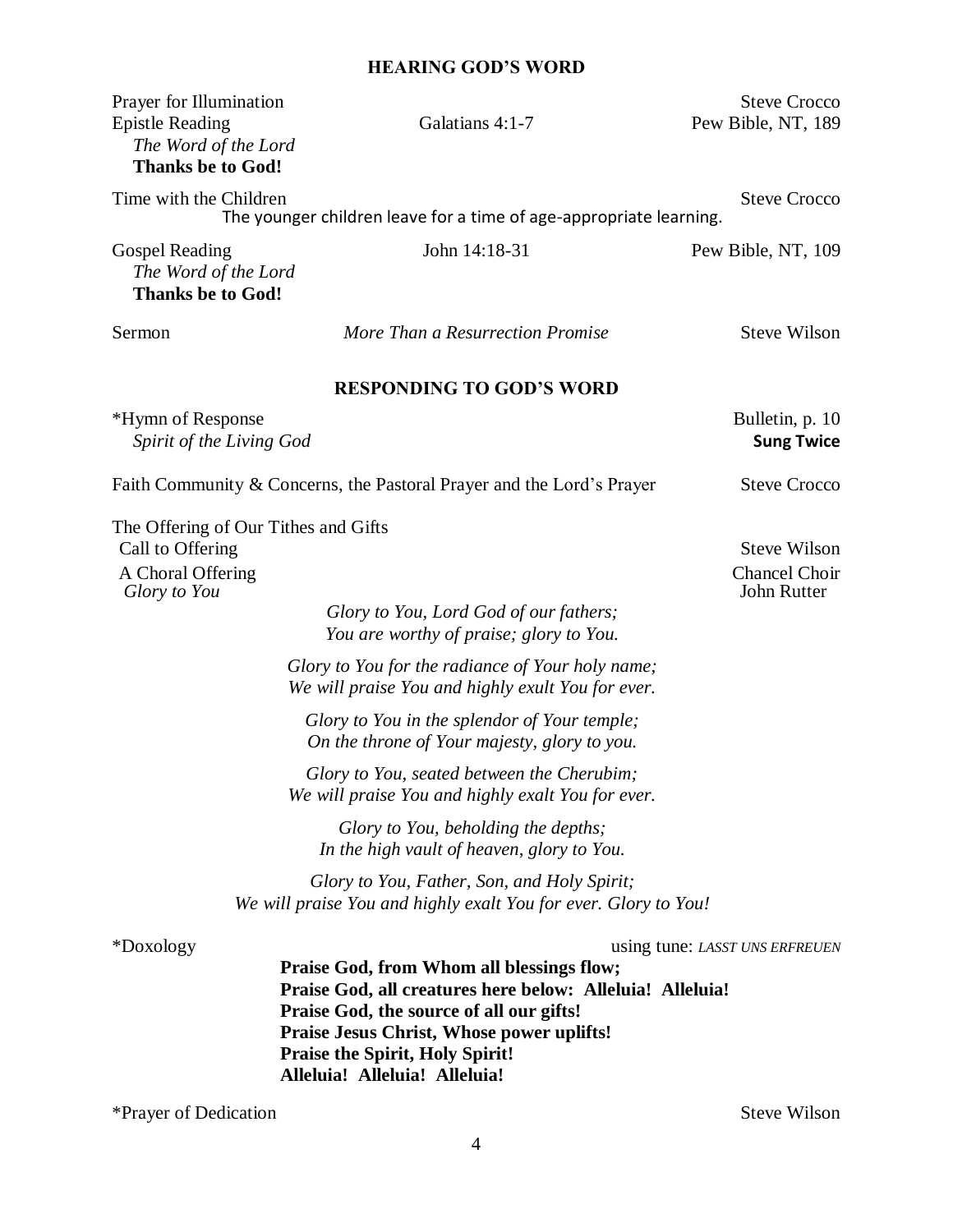#### **SENDING INTO THE WORLD**



Postlude **Organ** *Alleluia, Alleluia, Give Thanks* – *Fanfare* and *Allegro ALLELUIA NO. 1*/ arr. Jeffrey Honoré

#### **WORSHIP NOTES**

**Christ Is Risen! Christ Is Risen Indeed!** During the Sundays of Easter (Easter-tide), we remember Christ's rising from the tomb, His post-resurrection appearances, His ascension, and the outpouring of the Holy Spirit at Pentecost. This is the most festive period of the church year filled with great joy and renewal. White is the official liturgical color for the season, but accents of gold may also be used to celebrate this joyous and festive time during the Easter season.

**The Paschal Candle –** represents the risen Christ, who passed from darkness to light, to become *the light* shining in the darkness (John 1:5), and it is the corollary of the pillar of fire in the Hebrew exodus. Traditionally, it is the largest candle used in the church and it stands at a central place. The Paschal Candle is lit throughout the Great Fifty Days (from Easter to Pentecost) and at Baptisms, Funerals or Memorial Services.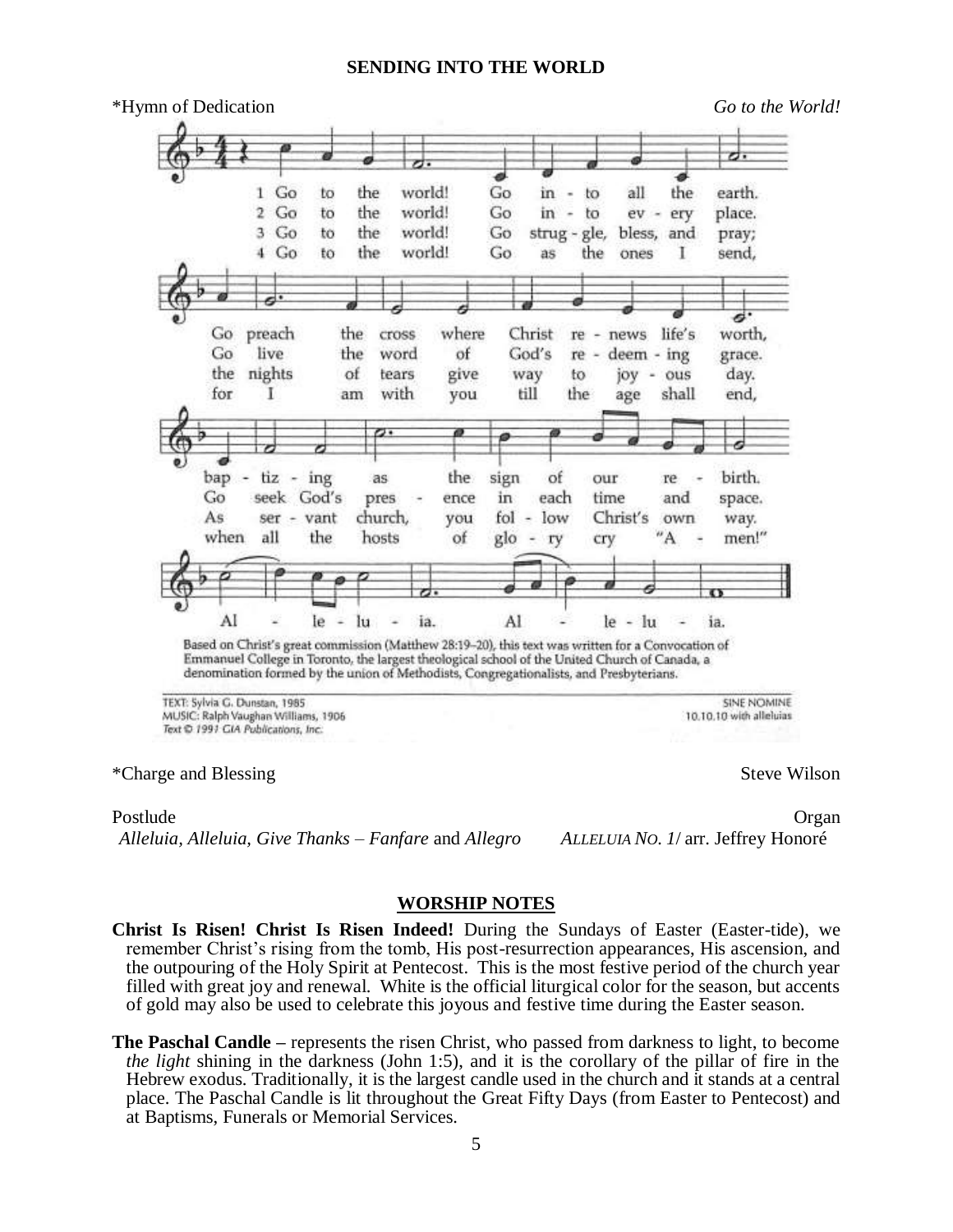**Today's Flowers are given** by Tom Smith and Family, in loving memory of his wife and their mother, Jane Smith.

**Seventh Sunday of Easter, May 29 at 10:00am -** Rev. Steve Wilson preaching *The Things that Make for Peace* based on Luke 19: 28-44. Chancel Choir will share in the Ministry of Music.

Music reprinted and broadcast under OneLicense.net A-726321. All rights reserved. Hymns taken from:

- *The Presbyterian Hymnal Hymns, Psalms and Spiritual Songs, 1990 Westminster/John* Knox Press.
- *Glory to God* The Presbyterian Hymnal, © 2013 Westminster John Knox Press.



**Wear Red on Pentecost** – Our celebration of Pentecost will be Sunday, June  $5<sup>th</sup>$  at 10:00 a.m. As a part of our worship experience, we are inviting worshippers to *wear red*, reminding us of the tongues of fire on Pentecost.

#### **ANNOUNCEMENTS**

- **Chancel Flowers –** would you like to place flowers in the sanctuary some Sunday to provide visual beauty to worship? One or two arrangements are welcome each week. They can be placed *in memory of loved ones*, *in celebration of an event* or *to honor someone*, and all to the Glory of God. Please call Carla Lowman at 412-826-5914 to reserve your date; give her the info and wording for the bulletin that week. We appreciate your assistance in enhancing the beauty of our sanctuary! **Upcoming Available dates June 5, 12, 19 and 26; July 10, 17, 24 and 31.**
- Your OPC Family Cares About You! Because there are times when you are ill, in the hospital or in emotional need and we don't know about it, please remember to contact the church office (412.828.5770) or a staff member [\(mstecik@oakmontpresby.org\)](mailto:mstecik@oakmontpresby.org) so we may support you in your time of need. You are loved!
- **Prayer Requests** Members of our church will pray for you and anyone in need. Please send prayer requests to: [prayers@oakmontpresby.org](mailto:prayers@oakmontpresby.org) or contact Carol Heimerich at 412.242.1028.
- **OPC Film Series -** Join us at 7:00 pm in the Multi-Purpose Room. Brochures are available in the vestibules. **June 3** *– Sweet Inspiration*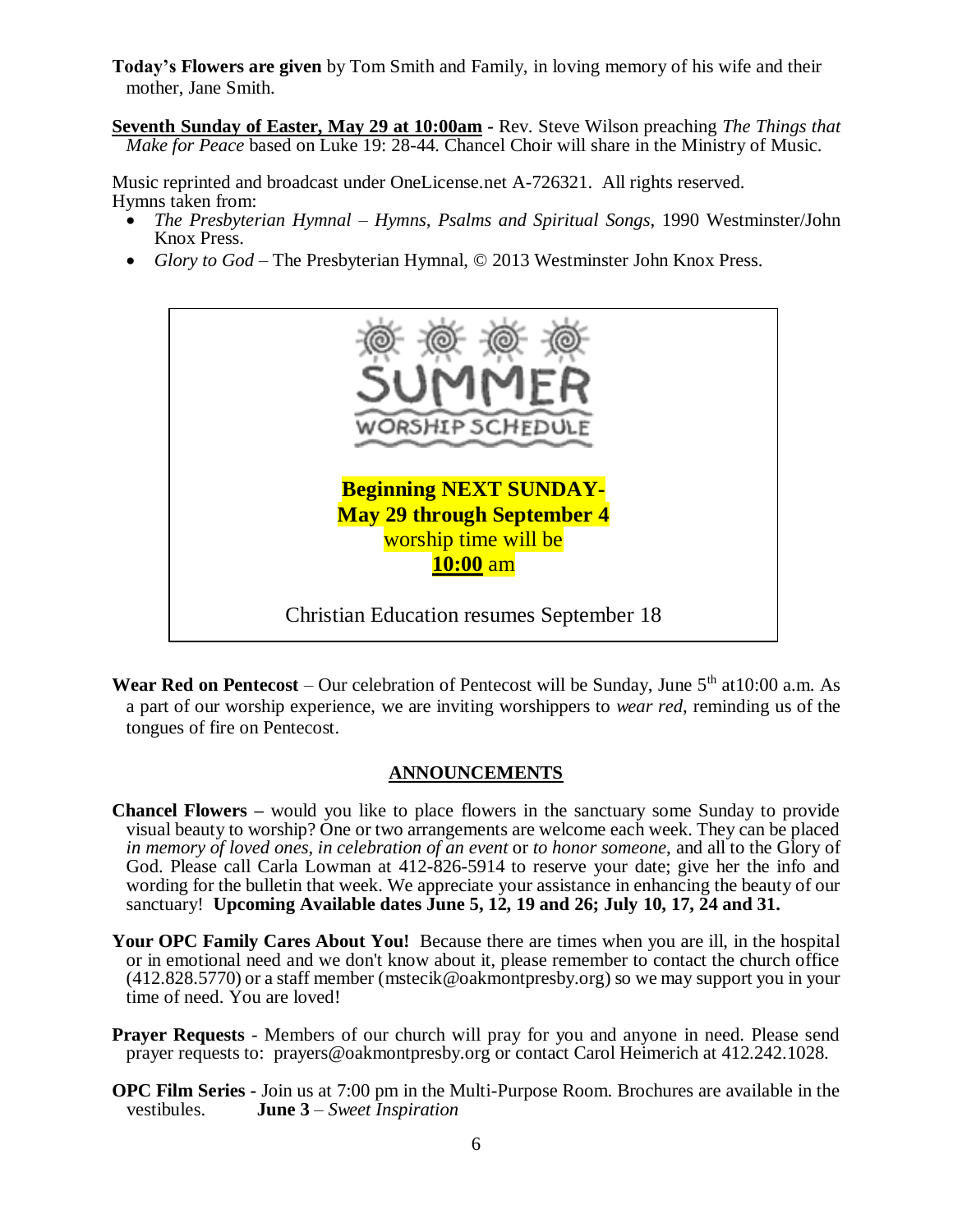- **Please continue to support our local food banks** through the Deacon's outreach. Donations can be placed in the shopping carts located in the vestibules. Some **especially needed items are: healthy cereals, flour, sugar, cooking oil, spaghetti sauce and toilet paper.**
- **Weekly Bible Study**: Steve Crocco is leading a Bible study on the book of First Peter. The study **meets Tuesdays through May 24 at 11:00 am in the Small Group Room**. Join us for a look at how the early church lived, struggled, and thrived in a culture hostile to its beliefs and ambitions.

#### **Calling all participants and volunteers!**

Our VBS theme this year is FOOD TRUCK PARTY! Our party will take place from **June 27th to July 1st 5:30-8:00 pm** and includes music, crafts, science, games, and more! VBS is open to all children from ages 3 (potty trained) through 6th grade. Complete a registration form in church or register online (as a participant or volunteer) at <https://vbspro.events/p/events/opc22> Find the link on our website at





You will find different available volunteer descriptions on the link. We are currently in need of volunteers of all ages and capacities! We are looking for chef leaders (group leaders), food prep and service, decorations team, registration, etc. We're seeking you all to help make this year even better than last year! Contact Ronnie with questions at [r.bailey@oakmontpresby.org](mailto:r.bailey@oakmontpresby.org)



**Presbyterian Women's Luncheon –** the Presbyterian Women are having their annual summer luncheon on Wednesday, June 1, 2022 at 12:30 p.m.in the OPC Dining Room. We are looking forward to the luncheon after a two-year absence due to Covid. The church staff is invited to the lunch. This is our last meeting until September when we will start a new Bible Study on September  $7<sup>th</sup>$ . We wish everyone a safe and happy summer. - Marjorie King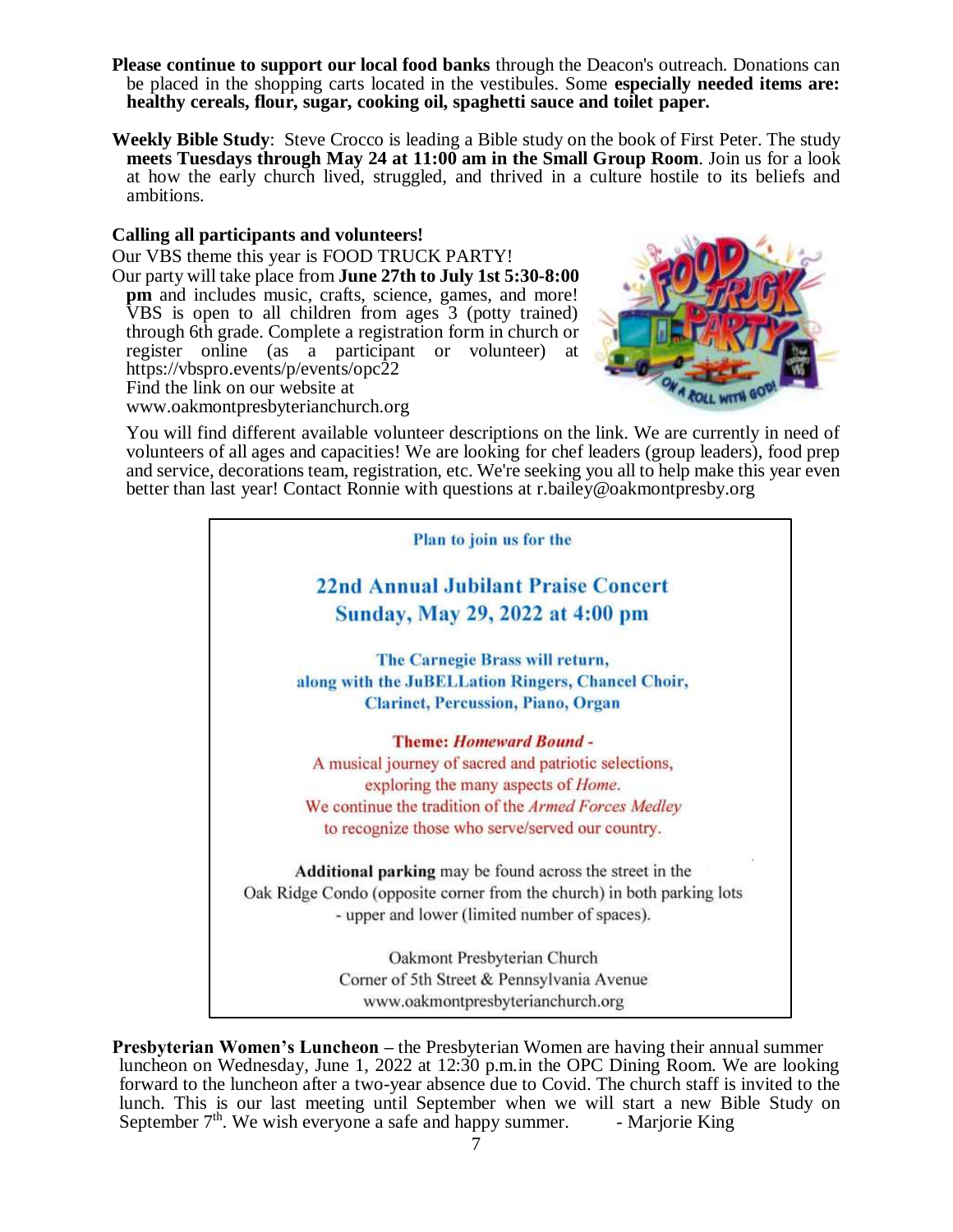### **CHURCH CALENDAR**

| <b>TODAY</b><br>$9:30$ am<br>$10:00$ am<br>$11:00$ am                                                             | May 22 – Sixth Sunday of Easter<br>Adult Coffee & Conversation (Multi-Purpose Room)<br><b>Chancel Choir Rehearsal (Sanctuary)</b><br><b>WORSHIP</b> (Sanctuary) and Via Livestream and<br>Children during worship (PreK-2 <sup>nd</sup> grade)                                                                                                                                                                                  |
|-------------------------------------------------------------------------------------------------------------------|---------------------------------------------------------------------------------------------------------------------------------------------------------------------------------------------------------------------------------------------------------------------------------------------------------------------------------------------------------------------------------------------------------------------------------|
| <b>MONDAY</b>                                                                                                     | May 23                                                                                                                                                                                                                                                                                                                                                                                                                          |
| $12:00 \text{ pm}$                                                                                                | AA's (Multi-Purpose Room)                                                                                                                                                                                                                                                                                                                                                                                                       |
| $7:00 \text{ pm}$                                                                                                 | Boy Scouts Troop #854 (Multi-Purpose Room)                                                                                                                                                                                                                                                                                                                                                                                      |
| $7:00 \text{ pm}$                                                                                                 | JuBELLation Ringers Rehearsal (Sanctuary)                                                                                                                                                                                                                                                                                                                                                                                       |
| <b>TUESDAY</b>                                                                                                    | May 24                                                                                                                                                                                                                                                                                                                                                                                                                          |
| 11:00 am                                                                                                          | <b>Bible Study (Small Group Room)</b>                                                                                                                                                                                                                                                                                                                                                                                           |
| $1:30$ pm                                                                                                         | <b>Christian Education Meeting (Small Group Room)</b>                                                                                                                                                                                                                                                                                                                                                                           |
| $4:00 \text{ pm}$                                                                                                 | Membership Committee (Small Group Room)                                                                                                                                                                                                                                                                                                                                                                                         |
| $7:00 \text{ pm}$                                                                                                 | Our Journey Without Them (Marie Berg Chapel)                                                                                                                                                                                                                                                                                                                                                                                    |
| <b>WEDNESDAY</b>                                                                                                  | May $25$                                                                                                                                                                                                                                                                                                                                                                                                                        |
| $10:00$ am                                                                                                        | Women's AA (Dining Room)                                                                                                                                                                                                                                                                                                                                                                                                        |
| <b>THURSDAY</b>                                                                                                   | May $26$                                                                                                                                                                                                                                                                                                                                                                                                                        |
| $7:00 \text{ pm}$                                                                                                 | Chancel Choir Rehearsal (Sanctuary)                                                                                                                                                                                                                                                                                                                                                                                             |
| $8:00 \text{ pm}$                                                                                                 | NA's (Dining Room)                                                                                                                                                                                                                                                                                                                                                                                                              |
| <b>FRIDAY</b>                                                                                                     | <b>May 27</b>                                                                                                                                                                                                                                                                                                                                                                                                                   |
| <b>SATURDAY</b>                                                                                                   | May 28                                                                                                                                                                                                                                                                                                                                                                                                                          |
| $8:30 \text{ pm}$                                                                                                 | AA's (Dining Room)                                                                                                                                                                                                                                                                                                                                                                                                              |
| <b>SUNDAY</b><br>$9:15$ am<br><u>10:00 am</u><br>$1:30$ pm<br>$2:30 \text{ pm}$<br>$3:50$ pm<br>$4:00 \text{ pm}$ | May 29 – Seventh Sunday of Easter<br>Chancel Choir Rehearsal (Sanctuary)<br><b>WORSHIP</b> (Sanctuary) and Via Livestream and<br>Children during worship ( $PreK-2nd$ grade)<br>JuBELLation Ringers, Jubilant Praise rehearsal (Sanctuary)<br>Chancel Choir/Combined Jubilant Praise rehearsal (Sanctuary)<br>Gathering Music begins for Jubilant Praise Concert (Sanctuary)<br><b>Jubilant Praise Concert 2022 (Sanctuary)</b> |
|                                                                                                                   |                                                                                                                                                                                                                                                                                                                                                                                                                                 |

## **OPC STAFF**

| The Rev. Dr. Stephen Wilson                                                                              | Pastor                                    |
|----------------------------------------------------------------------------------------------------------|-------------------------------------------|
| The Rev. Dr. Stephen Crocco                                                                              | <b>Associate Pastor</b>                   |
| Michael P. Frank, III                                                                                    | Director of Music Ministries/Organist     |
| Ronnie Bailey                                                                                            | Education Director for Children and Youth |
| Maureen Stecik                                                                                           | Program Staff Assistant                   |
| <b>Buster Harper</b>                                                                                     | Custodian                                 |
| <b>Tracy Messenger</b>                                                                                   | Financial Secretary of Accounting         |
| Marge Kuhn                                                                                               | Financial Secretary of Contributions      |
| Roberta Erickson                                                                                         | <b>Handbell Choir Director</b>            |
|                                                                                                          | Ron Burkert AV Team Coordinator           |
| 415 Pennsylvania Avenue, Oakmont, PA 15139<br>412-828-5770 (Office)<br>www.oakmontpresbyterianchurch.org |                                           |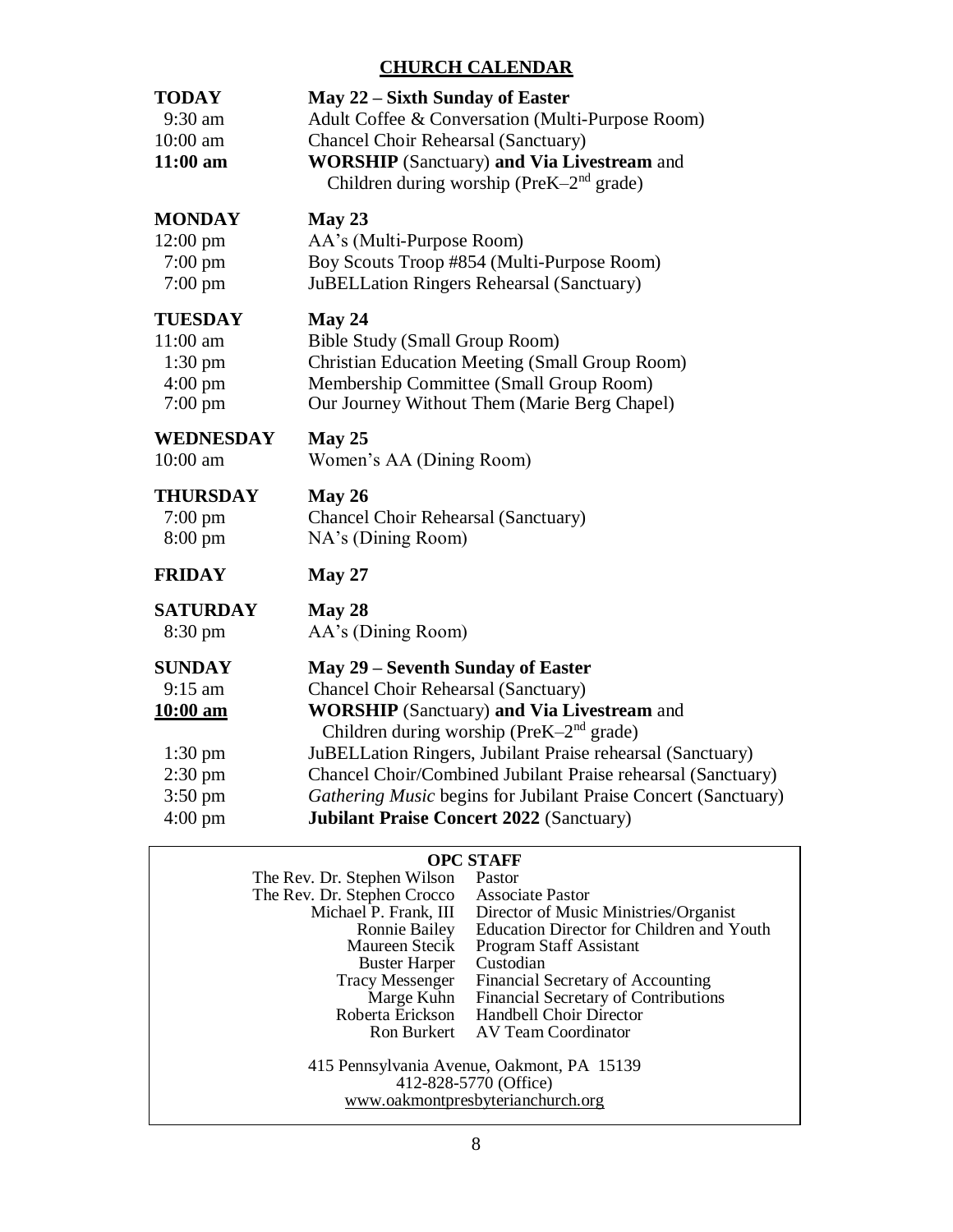# We Know that Christ is Raised